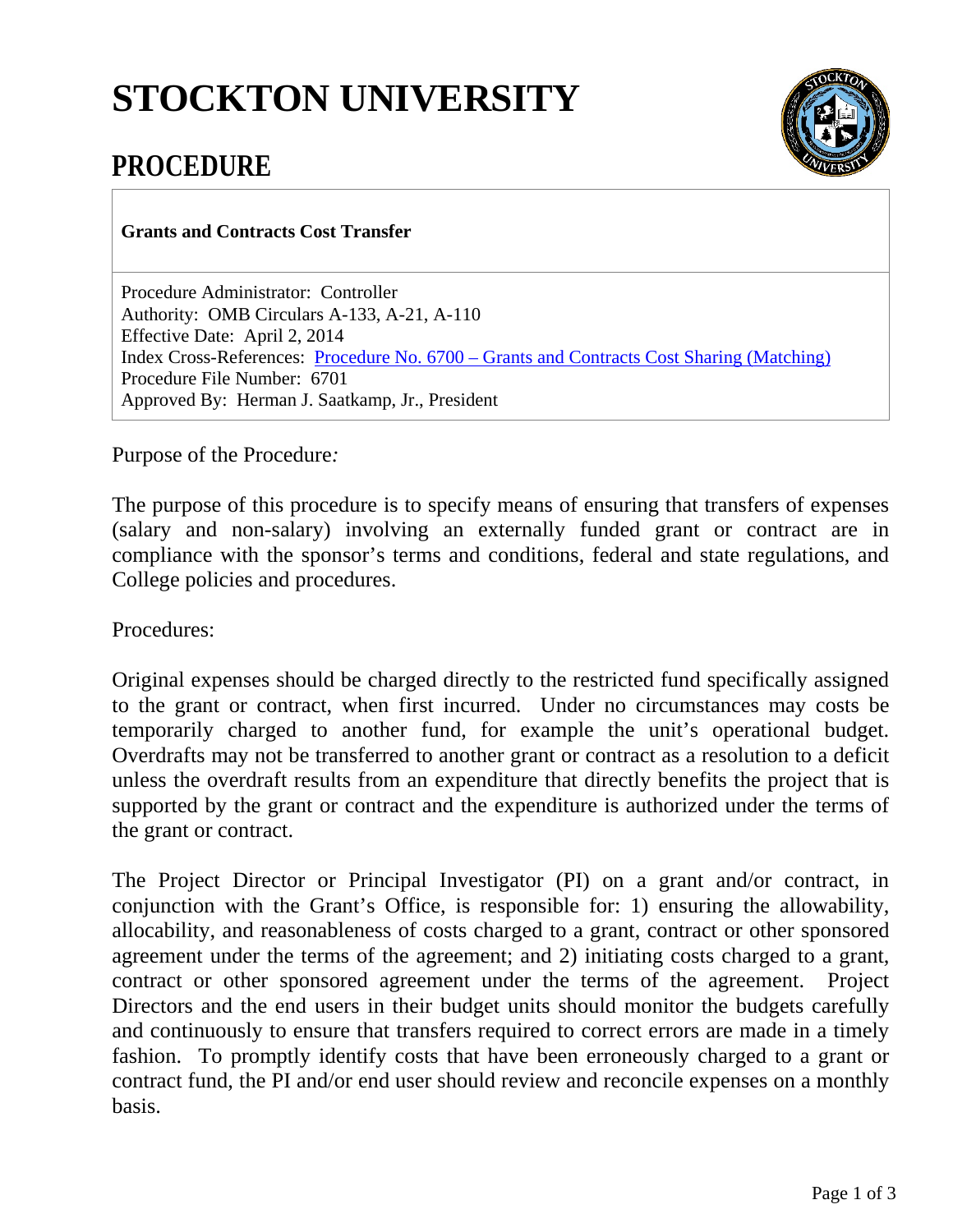Inappropriate expenses to a sponsored project should be identified within 30 days from the original posting of the expense. This is also the timeframe to request that expenses be reallocated to a grant or contract fund from an institutional fund. To request the transfer to/from grant and contract funds the end-user should prepare a [Cost Transfer](http://intraweb.stockton.edu/eyos/policypro/content/docs/Cost_Transfer_Form_040214.pdf)  [Request Form](http://intraweb.stockton.edu/eyos/policypro/content/docs/Cost_Transfer_Form_040214.pdf) and submit it, with justification, to the Project Director/Principal Investigator for approval. For transfers to or from school funds and transfers more than 30 days after the original posting, the Dean's or Unit Director's signature will also be required. The form should be forwarded to the Controller's Office for review, approval and processing.

The approval of costs transfers will depend on the following factors:

- 1. Timeliness
	- a. Non-salary cost transfers must be received within 30 days of the original posting date for the transaction. Any requests received after this timeframe will require additional approval, documentation and justification; including signature from Dean/Unit Director.
	- b. Salary expenses charged in error must be transferred from a grant or contract to an institutional fund or to another grant or contract that permits the expense as soon as the error is discovered. For corrections of salary errors more than 30 days after the original posting, the reasons for the delay must be provided. Also, all salary expense transfers must be reviewed and approved by the Dean/Unit Director.

## **ALL COST TRANSFER REQUESTS MUST BE INITITATED WITHIN 60 DAYS AFTER THE ORIGINAL EXPENDITURE POSTING DATE TO ALLOW TIME FOR PROCESSING WITHIN THE FEDERALLY REQUIRED 90 DAY TIMEFRAME.**

- 2. Explanation/Justification
	- a. All costs transfer requests, including salary transfers, must have sufficient justification. This encompasses a written justification signed by the Principal Investigator included on the cost transfer request form. The reason for **each** transfer must be clearly stated and include documentation. Explanations that merely state "to correct an error" or "transfer to correct project" are not sufficient to support a cost transfer request. Transfers from one grant or contract to another to cover overruns, to spend unused balances, to avoid restrictions of laws or agreement terms, or for other reasons of convenience are strictly prohibited.